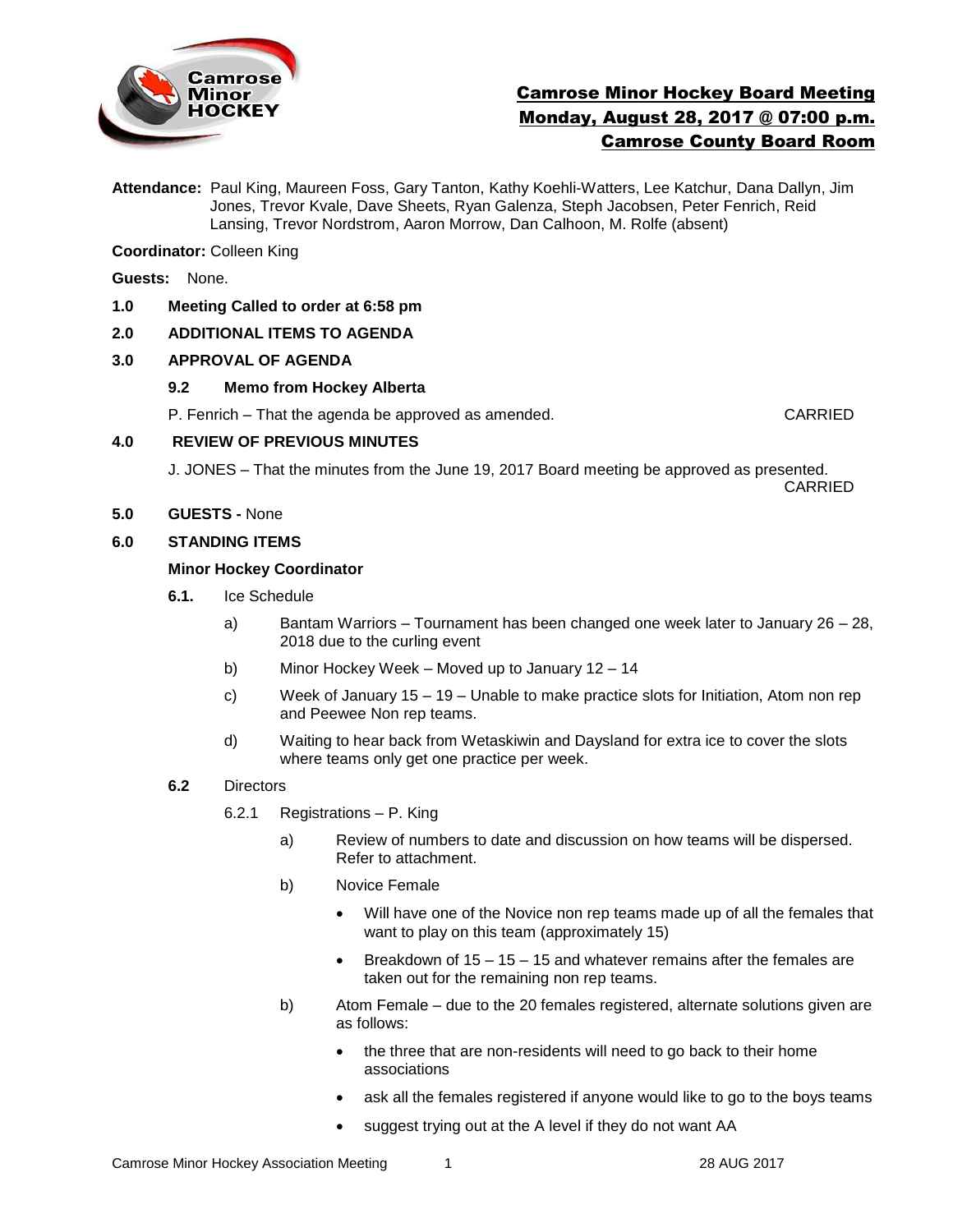- 6.2.2 Promotions and Relations M Foss Nothing to report.
- 6.2.3 Sponsorship D. Sheets
	- a) Carpet One we will put on the Bantam Wildcats team

b) S. Jacobsen received a request from Wairfair.com for \$650.00 as long as we put a link on our website and their ad.

- 6.2.4 Evaluation Tryouts R. Galenza
	- Copies of the tryout schedule dispersed to all Division Directors and they are to be at their respective tryouts and visible to all the parents so they know who they are. Directors will help with handing out jerseys, etc.
	- Do not require evaluations at the Female Divisions or the Midget AA.
	- a) Players with injuries
		- Coach will be advised of players that are injured and unable to do the evaluation skate. We will give the coach as much information as possible on the player that is injured and the coach can pick the player if he so wishes from the bottom five allotment. These players will not be locked in.
- 6.2.5 Equipment T. Nordstrom
	- a) Jerseys are in Edmonton awaiting customs.
	- b) Socks have all been distributed to the team lockers
	- c) Will order smaller novice trappers for the teams.
- 6.2.6 Rep Team (AA, A and B Teams) D. Dallyn
	- Interviews have been taking place but we need to make this an easier process for next season. Will review prior to the end of the season with recommendations.
	- D. Dallyn will involve Trevor Kvale at the B team level in case he can use these coaches at the non rep level.
	- Reminder that emails will be coming out with quick turnaround to get coaches in place once the 2nd tryout skate is completed and we can see which kids are locked in.
- 6.2.7 Non Rep Teams T. Kvale can work on finding coaches that are now required for the number of teams required.
- 6.2.8 Coach Mentorship G. Tanton and K. Koehli-Watters
	- a) Hockey Day Set for October 21 and more information will come out in September. Looking for a Sports Psychologist.
- 6.2.9 RIC M. Rolfe not available. P. King will follow-up with him.
- 6.2.10 Division Directors

a) Atom – P. Fenrich – Wondering if we want to put the team in an Icebreaker tournament from Sept  $22 - 24$ <sup>th</sup> and board decided not to. Peewee AA, Bantam AA and Midget AA are the only teams currently schedule to go to one.

# **7.0 OLD BUSINESS**

**7.1** Policy – Review of same regarding the wording and it does not encompass the AA model.

G. Tanton – That Camrose Minor Hockey will allow a maximum of two (2) non-residents at the Atom AA level without consideration of provincial numbers as long as the player is within the AA recruitment area and/or Elite Draw Zone area and comes with the necessary "Minor Hockey Player Movement Form". CARRIED

**7.2** Exhibition Games